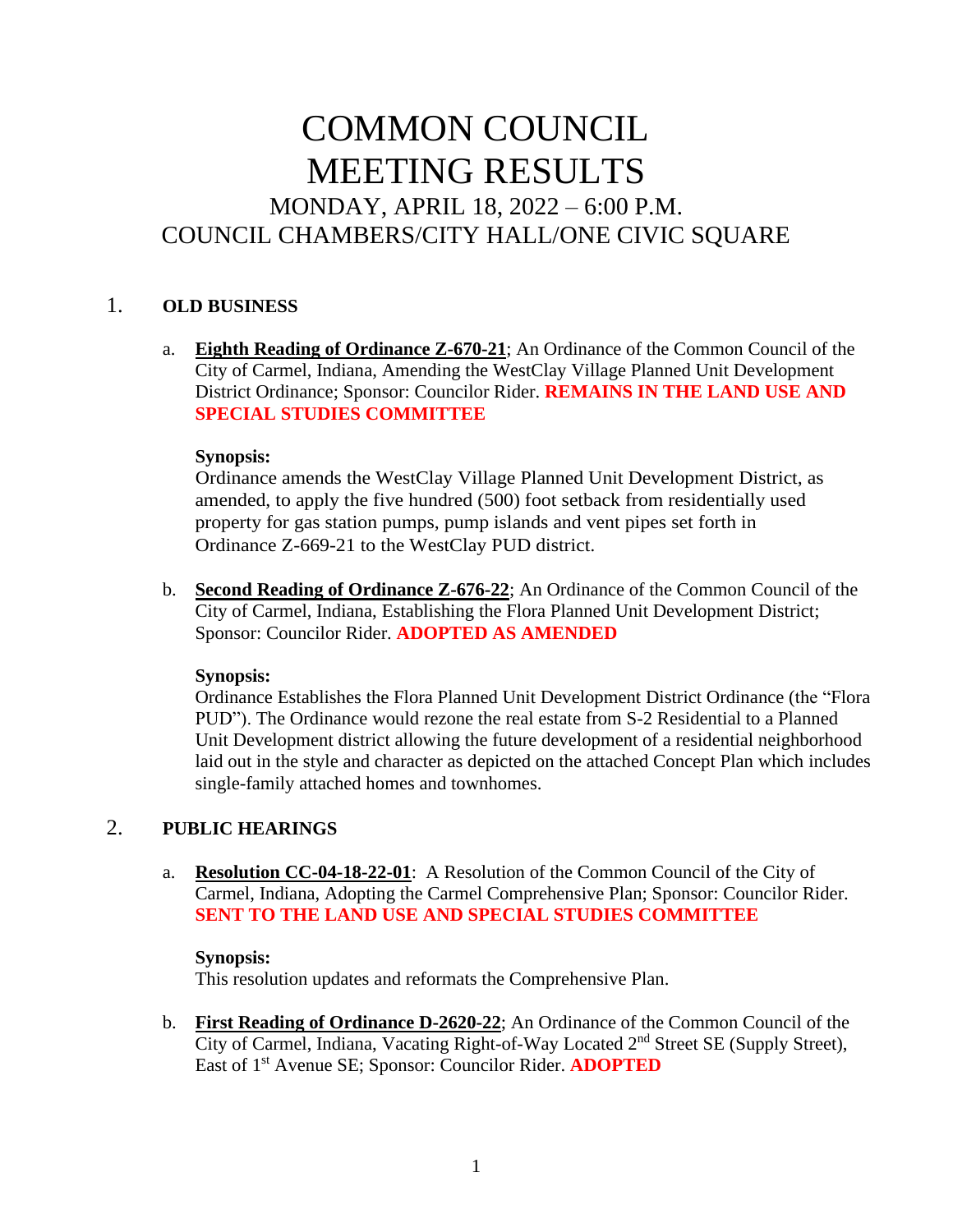## **Synopsis:**

Vacates approximately 154.4' of right-of-way along 2nd Street SE (Supply Street) and part of the southwest quarter of Section 30, Township 18 North, Range 4 East

## 3. **NEW BUSINESS**

a. **Resolution CC-04-18-22-02**: A Resolution of the Common Council of the City of Carmel, Indiana, Approving a Transfer of Funds Within the ARP Coronavirus Local Fiscal Recovery Fund (#176); Sponsor: Councilor Nelson. **ADOPTED**

#### **Synopsis:**

Transfers funds to be used for governmental services within the ARP Coronavirus Local Fiscal Recovery Fund (#176).

b. **First Reading of Ordinance D-2622-22**; An Ordinance of the Common Council of the City of Carmel, Indiana, Authorizing the Issuance of Economic Development Tax Increment Revenue Bonds to Support the Redevelopment of a Former AT&T Site, and Authorizing and Approving Other Actions in Respect Thereto; Sponsor: Councilor Worrell. **SENT TO THE FINANCE, UTILITIES AND RULES COMMITTEE**

#### **Synopsis:**

Ordinance authorizes the issuance of developer TIF bonds by the City of Carmel, Indiana, to finance improvements to support the redevelopment of the former AT&T site located at 210 3rd Avenue SW and adjacent properties.

c. **First Reading of Ordinance D-2623-22**; An Ordinance of the Common Council of the City of Carmel, Indiana, Authorizing the Issuance of Economic Development Tax Increment Revenue Bonds to Support the ERS Old Meridian and Main Project, and Authorizing and Approving Other Actions in Respect Thereto; Sponsor: Councilor Worrell. **SENT TO THE FINANCE, UTILITIES AND RULES COMMITTEE**

#### **Synopsis:**

Ordinance authorizes the issuance of developer TIF bonds by the City of Carmel, Indiana, to finance improvements to support the development of the ERS Old Meridian and Main Project.

d. **First Reading of Ordinance D-2624-22**; An Ordinance of the Common Council of the City of Carmel, Indiana, Authorizing the Issuance of Economic Development Tax Increment Revenue Bonds to Support the Concourse Project, and Authorizing and Approving Other Actions in Respect Thereto; Sponsor: Councilor Worrell. **SENT TO THE FINANCE, UTILITIES AND RULES COMMITTEE**

#### **Synopsis:**

Ordinance authorizes the issuance of developer TIF bonds by the City of Carmel, Indiana, to finance improvements to support the development of the Concourse Project.

e. **First Reading of Ordinance D-2625-22**; An Ordinance of the Common Council of the City of Carmel, Indiana, Authorizing the Issuance of Economic Development Tax Increment Revenue Bonds to Support the Old Meridian Apartments Project, and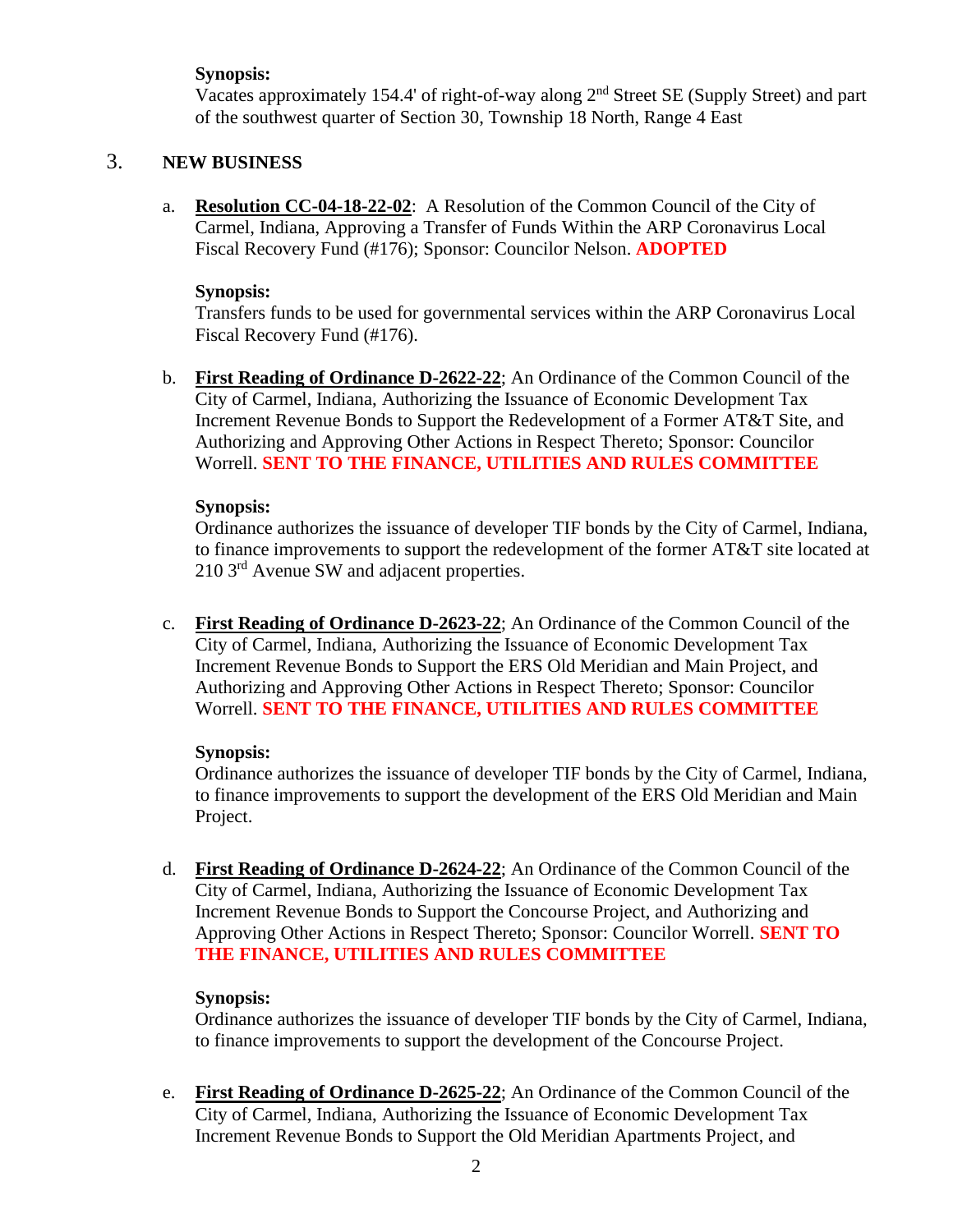Authorizing and Approving Other Actions in Respect Thereto; Sponsor: Councilor Worrell. **SENT TO THE FINANCE, UTILITIES AND RULES COMMITTEE**

## **Synopsis:**

Ordinance authorizes the issuance of developer TIF bonds by the City of Carmel, Indiana, to finance improvements to support the development of the Old Meridian Apartments Project.

f. **Resolution CC-04-18-22-03**: A Resolution of the Common Council of the City of Carmel, Indiana, Approving Certain Matters in Connection with the Old Town Economic Development Area (Smokey & Monon Allocation Area); Sponsor: Councilor Worrell. **ADOPTED**

## **Synopsis:**

Resolution approves (1) a resolution of the Carmel Redevelopment Commission making technical boundary amendments to the Smokey & Monon Allocation Area in the Old Town Economic Development Area, and (2) a related resolution of the Carmel Plan Commission.

g. **Resolution CC-04-18-22-04**: A Resolution of the Common Council of the City of Carmel, Indiana, Approving Certain Matters in Connection with the Old Town Economic Development Area (Smokey & Monon Phase II Allocation Area); Sponsor: Councilor Worrell. **ADOPTED**

# **Synopsis:**

Resolution approves (1) a resolution of the Carmel Redevelopment Commission creating a new Smokey & Monon Phase II Allocation Area within the Old Town Economic Development Area, including an economic development plan supplement, and (2) a related Carmel Plan Commission resolution.

h. **Resolution CC-04-18-22-05**: A Resolution of the Common Council of the City of Carmel, Indiana, Approving Certain Matters in Connection with the City Center Redevelopment Area (Studio M Allocation Area); Sponsor: Councilor Worrell. **ADOPTED**

#### **Synopsis:**

Resolution approves (1) a resolution of the Carmel Redevelopment Commission creating a new Studio M Allocation Area within the City Center Redevelopment Area, including a redevelopment plan supplement, and (2) a related Carmel Plan Commission resolution.

i. **Resolution CC-04-18-22-06**: A Resolution of the Common Council of the City of Carmel, Indiana, Approving Certain Matters in Connection with the City Center Redevelopment Area (Firehouse East Allocation Area); Sponsor: Councilor Worrell. **ADOPTED**

# **Synopsis:**

Resolution approves (1) a resolution of the Carmel Redevelopment Commission creating a new Firehouse East Allocation Area within the City Center Redevelopment Area, including a redevelopment plan supplement, and (2) a related Carmel Plan Commission resolution.